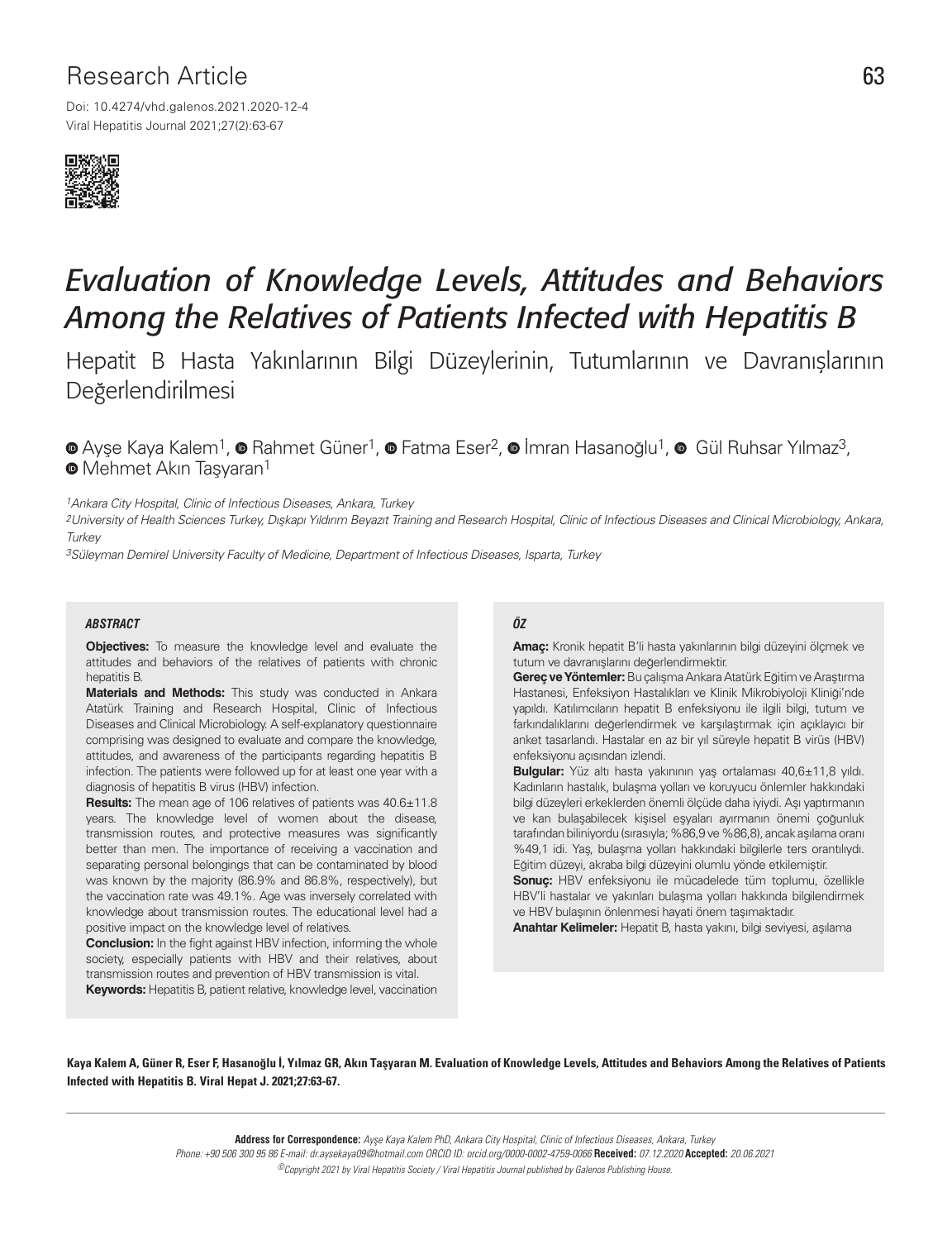#### **Introduction**

The hepatitis B virus (HBV) infection is an important cause of morbidity and mortality as it causes both acute-chronic viral hepatitis and complications such as cirrhosis and hepatocellular cancer (HCC). Chronic HBV infection is the cause of more than half of HCCs which represent approximately 75-90% of all primary liver cancers. Besides, the incidence of cirrhosis in patients with untreated chronic hepatitis B is at least 40% (1). In our country, more than half of the liver transplantation cases performed between 2012-2016 were associated with viral hepatitis, especially HBV (2).

The low awareness, especially in the at-risk population that was born before the adoption of vaccination programs, may increase disease burden and death due to transmission and HBV complications (2). In Turkey, one out of three people over the age of 18 are estimated to have been infected with HBV, and it is thought that there are more than 2 million adults with hepatitis B surface antigen (HBsAg) positivity. Only about 12% of these people were found to be aware of their condition (3). In our country, since HBV infection is the endemic and horizontal transmission is prominent, relatives who share the same house with the patients are at risk for transmission. It will be effective to reduce the prevalence of HBV by identifying missing and inaccurate information about HBV in society, especially in patients and their relatives, and increasing the level of knowledge among people, and organizing educational approaches to create attitude and behavior change (4). In our country, it is known that the vaccination rate of the high-risk population is around 5% (4).

This study aimed to evaluate the level of knowledge and attitudes of the first-degree relatives who share the same house with patients in terms of their knowledge regarding disease definition, modes of transmission, risk factors, prevention methods, and consequences of the disease.

#### **Materials and Methods**

#### **Study Group**

The study included 106 volunteers who were older than 18 years of age and shared the same house with an HBsAg-positive patient to which they were related (first-degree). Only one relative of patients was included in the study group. The patients were admitted to the Ankara Atatürk Training and Research Hospital between 01.06.2014-01.07.2014 and were followed up for a duration of at least one year at our center.

#### **Ethical Issues**

This study was approved by the Institutional Ethics Review Committee of Ankara Yıldırım Beyazıt University Faculty of Medicine. The relatives of the patients were informed, and verbal and written informed consent was obtained from them before they took the questionnaire.

#### **Study Instrument**

A self-explanatory questionnaire comprising of 24 questions was designed to evaluate and compare the knowledge, attitudes, and awareness of the participants regarding hepatitis B infection. The questionnaires were completed under observation without any intervention. The content of the questionnaire was created by scanning national and international publications and the diseaserelated questions we received from patients. The questions were open-ended, but in some questions, options were given to determine the views of the participants. The questionnaire was comprised of the following sections:

- Demographics: age, gender, education, socioeconomic status,

- Knowledge of HBV: sources, self-assessment, knowledge items,

- Attitudes and behaviors towards HBV,

- Disease concerns and difficulties.

#### **Statistical Analysis**

Statistical analyses were performed using SPSS version 15.0 (SPSS, Chicago, IL, USA). In the study, numerical data were shown with mean and standard deviation, and categorical data were shown with frequency and percentages. Chi-square tests were used for categorical data comparison between independent groups, and the Kruskal-Wallis test was used for multiple group analysis for ordinal data. The internal consistency of the questionnaires used in the study was evaluated with Cronbach's alpha value. In all statistical analyses, obtaining a p-value <0.05 was considered statistically significant.

#### **Results**

#### **Sociodemographic Characteristics**

A total of 106 relatives, 63 (59.4%) females and 43 (40.6%) males were included in the study. The mean age of the participants was 40.6±11.8 years.

#### **Awareness**

The responses of the participants to the questions that measured their level of awareness are shown in Table 1.

In our study, women were more aware that hepatitis B was an infectious disease affecting the liver (p=0.001) and a contagious disease (p=0.039) than men.

#### **Knowledge Level**

The responses of the participants to the questions that measured their level of knowledge are shown in Table 2.

Women had more information about the risk of transmission to relatives (93.7%, p=0.012), protection methods (vaccination: 100%, p<0.001; separation of personal items with blood contact: 95.2% p=0.002), complications (death: 49.2%, p=0.015; liver transplantation 31.7%, p=0.023) and treatment purpose (stopping viral replication: 76.2%, p<0.001), while men had higher rate of the misinformation that hepatitis B could turn into hepatitis C spontaneously (93%, p<0.001). Participants under the age of 30 were more aware that hepatitis B was an infectious disease (86.4%, p=0.004) and could be transmitted through vertical (100%, p=0.001) and sexual transmission (72.7%, p<0.001).

The knowledge that inactive carriage was contagious and required follow-up was greater in those under 30 and over 50 years of age (100%, p=0.001). All participants over the age of 50 knew that treatment aimed to stop viral replication (p=0.003), and the disease could cause cirrhosis (p=0.007). Persons with higher education had more knowledge about the aim of reducing viral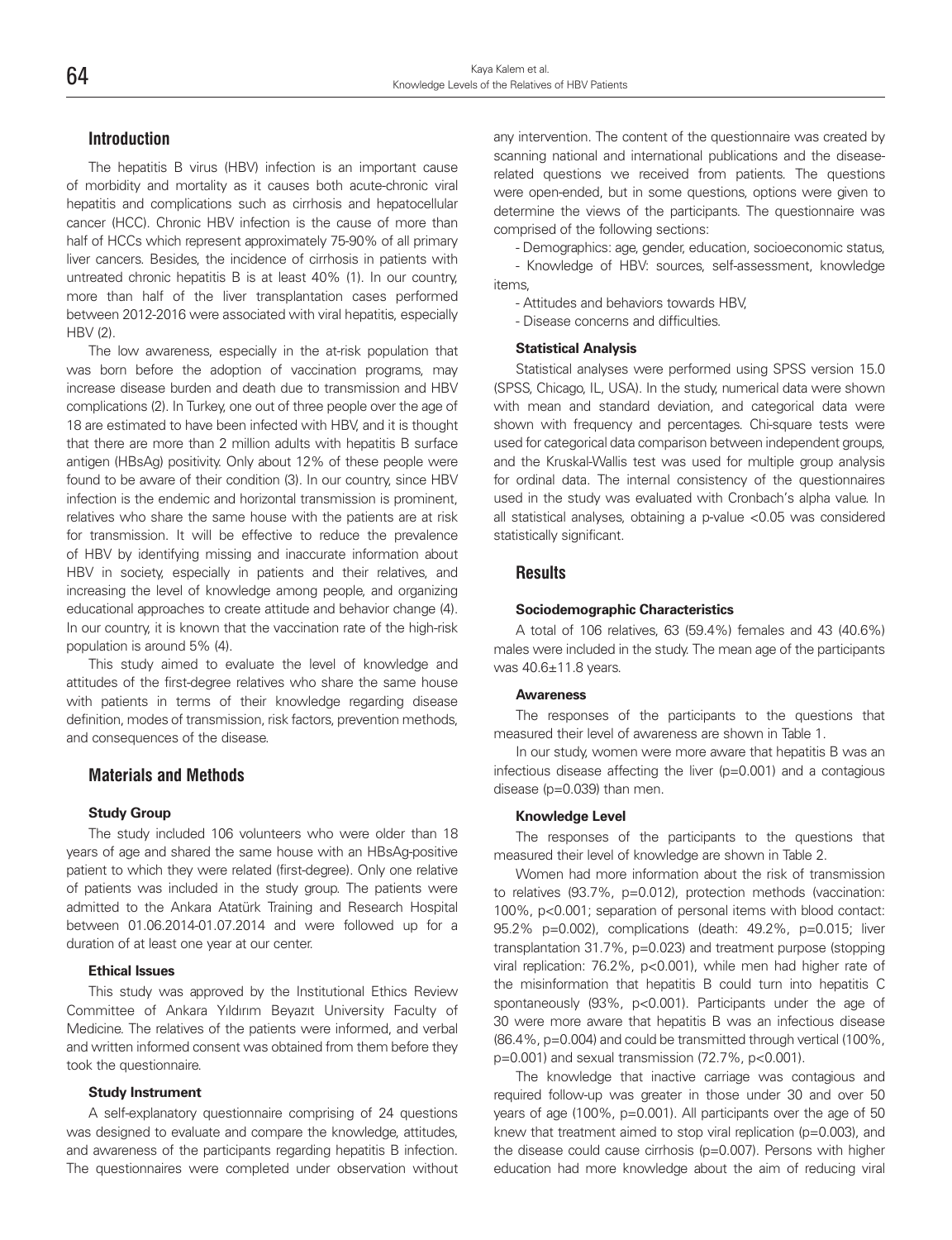| Table 1. Distribution of participants' awareness level about HBV<br>infection |    |      |  |
|-------------------------------------------------------------------------------|----|------|--|
|                                                                               | n  | %    |  |
| What does hepatitis B infection mean?                                         |    |      |  |
| It is a microbial disease affecting blood                                     | 34 | 32.1 |  |
| An important disease in which the liver is affected<br>by a germ              | 81 | 76.4 |  |
| Icterus is seen                                                               | 62 | 58.5 |  |
| It is an infectious disease                                                   | 62 | 58.5 |  |
| What other hepatitis germs do you know other than hepatitis B?                |    |      |  |
| <b>Hepatitis A</b>                                                            | 65 | 61.3 |  |
| <b>Hepatitis C</b>                                                            | 98 | 92.5 |  |
| <b>Hepatitis D</b>                                                            | 30 | 28.3 |  |
| Does the liver regenerate in patients with chronic hepatitis?                 |    |      |  |
| Yes                                                                           | 45 | 42.5 |  |
| <b>No</b>                                                                     | 48 | 45.3 |  |
| Does hepatitis occur only with hepatitis germs?                               |    |      |  |
| Yes                                                                           | 53 | 50   |  |
| No                                                                            | 38 | 35.8 |  |
| Can hepatitis B spontaneously return to hepatitis C?                          |    |      |  |
| Yes                                                                           | 75 | 70.8 |  |
| <b>No</b>                                                                     | 22 | 20.8 |  |
| Is it necessary to have icterus for a person to have hepatitis?               |    |      |  |
| Yes                                                                           | 41 | 38.7 |  |
| No                                                                            | 55 | 51.9 |  |
| HBV: Hepatitis B virus                                                        |    |      |  |

| <b>Table 2.</b> Distribution of participants' knowledge level about HBV<br>infection                                                                  |     |               |  |
|-------------------------------------------------------------------------------------------------------------------------------------------------------|-----|---------------|--|
|                                                                                                                                                       | n   | $\frac{9}{6}$ |  |
| Can people infected with hepatitis B become only "silent"<br>carriers"?                                                                               |     |               |  |
| Yes                                                                                                                                                   | 89  | 84            |  |
| <b>No</b>                                                                                                                                             | 10  | 9.4           |  |
| A person, who has been informed that s/he is a silent carrier,<br>does not need to be followed and does not transmit the<br>disease, is that correct? |     |               |  |
| Yes                                                                                                                                                   | 20  | 18.9          |  |
| No                                                                                                                                                    | 83  | 78.3          |  |
| Are the relatives of patients at risk for hepatitis B infection?                                                                                      |     |               |  |
| Yes                                                                                                                                                   | 92  | 86.8          |  |
| Nο                                                                                                                                                    | 14  | 13.2          |  |
| What are the modes of transmission?                                                                                                                   |     |               |  |
| Contact with patient blood                                                                                                                            | 106 | 100           |  |
| During sexual activity                                                                                                                                | 78  | 73.6          |  |
| During surgery                                                                                                                                        | 88  | 83            |  |
| During dental treatment                                                                                                                               | 90  | 84.9          |  |
| During childbirth                                                                                                                                     | 77  | 72.6          |  |
| Acupuncture, tattoo, during piercing                                                                                                                  | 80  | 75.5          |  |

#### **Table 2.** continued

| With the common use of instruments in<br>contact with blood in the barbershop                 | 92  | 86.8 |  |
|-----------------------------------------------------------------------------------------------|-----|------|--|
| Kissing on the lips                                                                           | 40  | 37.7 |  |
| Sharing kitchen utensils with infected<br>person                                              | 29  | 27.4 |  |
| With mouth and nose secretions caused by<br>sneezing                                          | 37  | 34.9 |  |
| With mosquito bite                                                                            | 33  | 31.1 |  |
| With phlegm, sweat, tears, breast milk                                                        | 29  | 27.4 |  |
| Sharing the same environment with the<br>patient                                              | 27  | 25.5 |  |
| Shaking hands with infected person                                                            | 14  | 13.2 |  |
| Respiratory tract                                                                             | 27  | 25.5 |  |
| Shared toilet, bathroom, with clothes,<br>kitchen utensils                                    | 25  | 23.6 |  |
| With stress                                                                                   | 21  | 19.8 |  |
| What are the ways to prevent hepatitis B?                                                     |     |      |  |
| Separation of personal items with blood<br>contact, such as toothbrushes and nail<br>clippers | 92  | 86.8 |  |
| Vaccination                                                                                   | 95  | 89.6 |  |
| Single partner sexual activity                                                                | 42  | 39.6 |  |
| Using a condom                                                                                | 42  | 39.6 |  |
| Washing foods with water                                                                      | 60  | 56.6 |  |
| Using bottled water                                                                           | 26  | 24.5 |  |
| What is the prognosis for hepatitis B?                                                        |     |      |  |
| Cirrhosis of the liver                                                                        | 96  | 90.6 |  |
| Liver cancer                                                                                  | 48  | 45.3 |  |
| Death                                                                                         | 42  | 39.6 |  |
| Liver transplantation                                                                         | 44  | 41.5 |  |
| Does hepatitis B need to be monitored in a health facility?                                   |     |      |  |
| Yes                                                                                           | 106 | 100  |  |
| No                                                                                            | 0   | 0    |  |
| Is there any medication for chronic hepatitis B infection?                                    |     |      |  |
| Yes                                                                                           | 77  | 72.6 |  |
| No                                                                                            | 26  | 24.5 |  |
| If there is a treatment, what are the aims?                                                   |     |      |  |
| Stopping the replication of virus and<br>inactive it                                          | 62  | 58.5 |  |
| Stopping the progression of the disease                                                       | 77  | 72.6 |  |
| Preventing hepatitis B turns into icterus                                                     | 60  | 56.6 |  |
| Preventing liver failure                                                                      | 39  | 36.8 |  |
| Eliminating the disease completely                                                            | 32  | 30.2 |  |
| Can a person infected with hepatitis B donate blood?                                          |     |      |  |
| Yes                                                                                           | 0   | 0    |  |
| No                                                                                            | 106 | 100  |  |
| <b>HBV: Hepatitis B virus</b>                                                                 |     |      |  |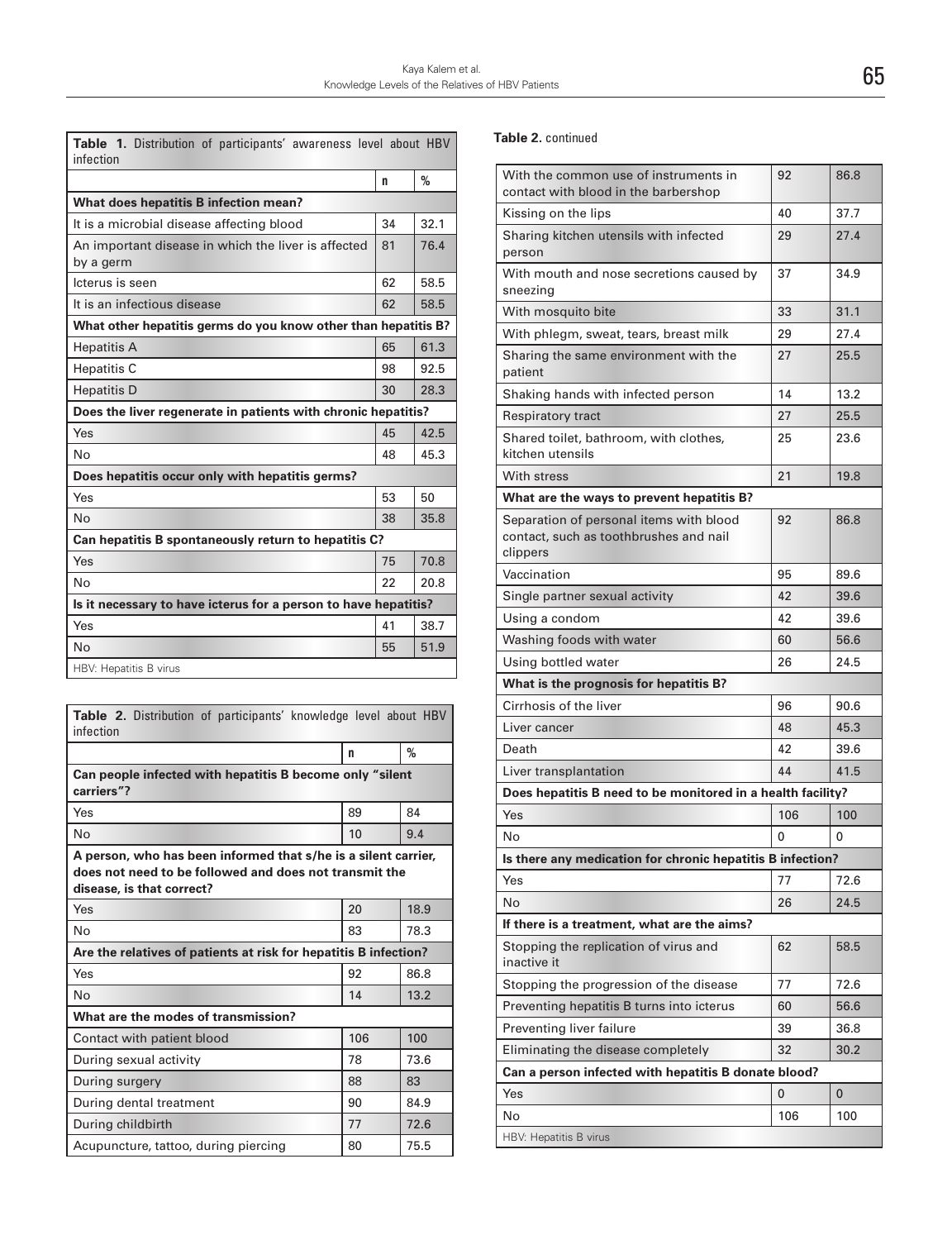replication through treatment (69.1%, p=0.01) and stopping the progression of disease (81.8%, p=0.017). Also, they were more knowledgeable about the sexual transmission (using condoms: 56.4%, p=0.001; single partner sexual activity: 49.1%, p=0.012), when compared to those with lower education.

#### **Sources of Information**

Although the most common source of information was physicians for all groups, the rate of those who applied to the internet for information was higher in the group under 30 years of age (59.1%, p<0.001) and with a high level of education (38.2%, p=0.001) (Table 3).

#### **Attitudes and Behaviors**

The responses of the participants to the questions that measured their attitudes and behaviors are shown in Table 4. The rate of those who had HBV screening was lower in the group with higher education level (p=0.002).

| <b>Table 3.</b> Distribution of information sources reported by participants. |    |      |  |
|-------------------------------------------------------------------------------|----|------|--|
|                                                                               | n  | %    |  |
| Where did you get information about hepatitis B?                              |    |      |  |
| Doctor                                                                        | 82 | 77.4 |  |
| Internet                                                                      | 29 | 27.4 |  |
| Family                                                                        | 13 | 12.3 |  |
| Newspapers, magazines                                                         | 4  | 3.8  |  |

| Table 4. Distribution of participants' attitude and behavior                                           |          |          |  |
|--------------------------------------------------------------------------------------------------------|----------|----------|--|
|                                                                                                        | n        | %        |  |
| Did you get a hepatitis screening test?                                                                |          |          |  |
| Yes                                                                                                    | 96       | 90.6     |  |
| <b>No</b>                                                                                              | 10       | 9.4      |  |
| Would you be more afraid if your relative had hepatitis C or D<br>instead of hepatitis B?              |          |          |  |
| Yes                                                                                                    | 74       | 69.8     |  |
| No                                                                                                     | 29       | 27.4     |  |
| Which of the following did you do when you learned that your<br>spouse/sexual partner had hepatitis B? |          |          |  |
| <b>Blood screening test</b>                                                                            | 72       | 67.9     |  |
| Vaccination                                                                                            | 52       | 49.1     |  |
| I avoided living in the same house                                                                     | U        | U        |  |
| I avoided sexual intercourse                                                                           | 11       | 10.4     |  |
| Using condoms                                                                                          | 14       | 13.2     |  |
| After learning about the disease, I decided not<br>to have children.                                   | $\Omega$ | $\Omega$ |  |
| Which of the following situations occurred because of your<br>relative with hepatitis B?               |          |          |  |
| I'm anxious to share the same house                                                                    | 8        | 7.5      |  |
| I am very afraid that the disease can be<br>transmitted to my children/grandchildren                   | 18       | 17       |  |
| I immediately had the test to see if I had the<br>germ                                                 | 55       | 51.9     |  |
| I hesitate to have sexual intercourse                                                                  | 11       | 10.4     |  |
| I have health concerns about her/his life                                                              | 52       | 49.1     |  |

### **Discussion**

HBV infection is a global public health problem. In our country, vaccination and education studies in the prevention of infection are important since HBV infection is the endemic and horizontal transmission is prominent (5). This study aimed to measure the knowledge level of respondents concerning HBV infection and to determine their risk perceptions and attitudes. The patients in the study were followed by our clinic for more than a year. When the answers given to the questions measuring the level of knowledge about HBV were examined, 76.4% of the participants knew that hepatitis B was an infectious disease affecting the liver and 84.0% knew that inactive carriage could be seen. In a similar study conducted by Şenol (6) with the relatives of people with chronic hepatitis B in İstanbul, 90.4% of the participants stated that HBV was an infectious disease, 94.2% of them stated that inactive carriage could be seen, and 80.8% of them stated that the carriers could transmit the disease to others (6). In another study conducted by Poyrazoğlu et al. (7) in Kayseri, 41.1% of relatives stated that hepatitis was a liver disease and an infectious disease, while 61.6% of them stated that the carriers could transmit the disease to others.

It is known that 15-20% of chronic hepatitis B cases may progress to icterus and HCC (8,9). In our study, 90.6% of the participants knew that the complications could lead to icterus, 45.3% to HCC, 41.5% to liver transplantation, and 39.6% to death. In the study of Şenol (6), they found that 82.7% of the relatives knew that hepatitis B could cause icterus and HCC. In the study of Poyrazoğlu et al. (7), 93.8% of the relatives of patients (patients with hepatitis B and C) stated that hepatitis could cause icterus and 39.3% of them stated that the disease could cause cancer. In a study conducted by Cheung et al. (10) with Chinese and Southeast Asians living in Canada, 68% of the participants were aware of HBV while more than 60% did not know the relationship between HBV and icterus or cancer. Our study and other studies conducted with relatives of patients showed that the level of knowledge about complications was higher in relatives than in the general population. The reason for this can be that relatives of patients have more information about hepatitis B due to various concerns including their own health.

While 90.6% of the patients' relatives had undergone screening tests, only 49.1% of them received the vaccination, even though 89.6% of the participants had knowledge about the protective effects of vaccination. Similar to our study, in the study of Şenol (6), it was found that 32.7% of the people who should be vaccinated against HBV had not applied for vaccinations. It is rather interesting to see that, even though the importance of vaccination is so well understood, a significant proportion of individuals choose not to get vaccinated-despite being at high risk for transmission. In the study conducted by Bulut et al. (11), the percentage of individuals completing the HBV vaccination schedule was 63.3%, and 12.1% of individuals did not even begin vaccination. In the same study, it was found that compliance with the vaccination schedule increased statistically with age (11). When the reasons for people not getting vaccinated were examined, the most common reasons were indifference, negligence, and lack of information (12). The vaccination rates of the risky population in our country are estimated to be around 5%-an alarming figure by any standard.